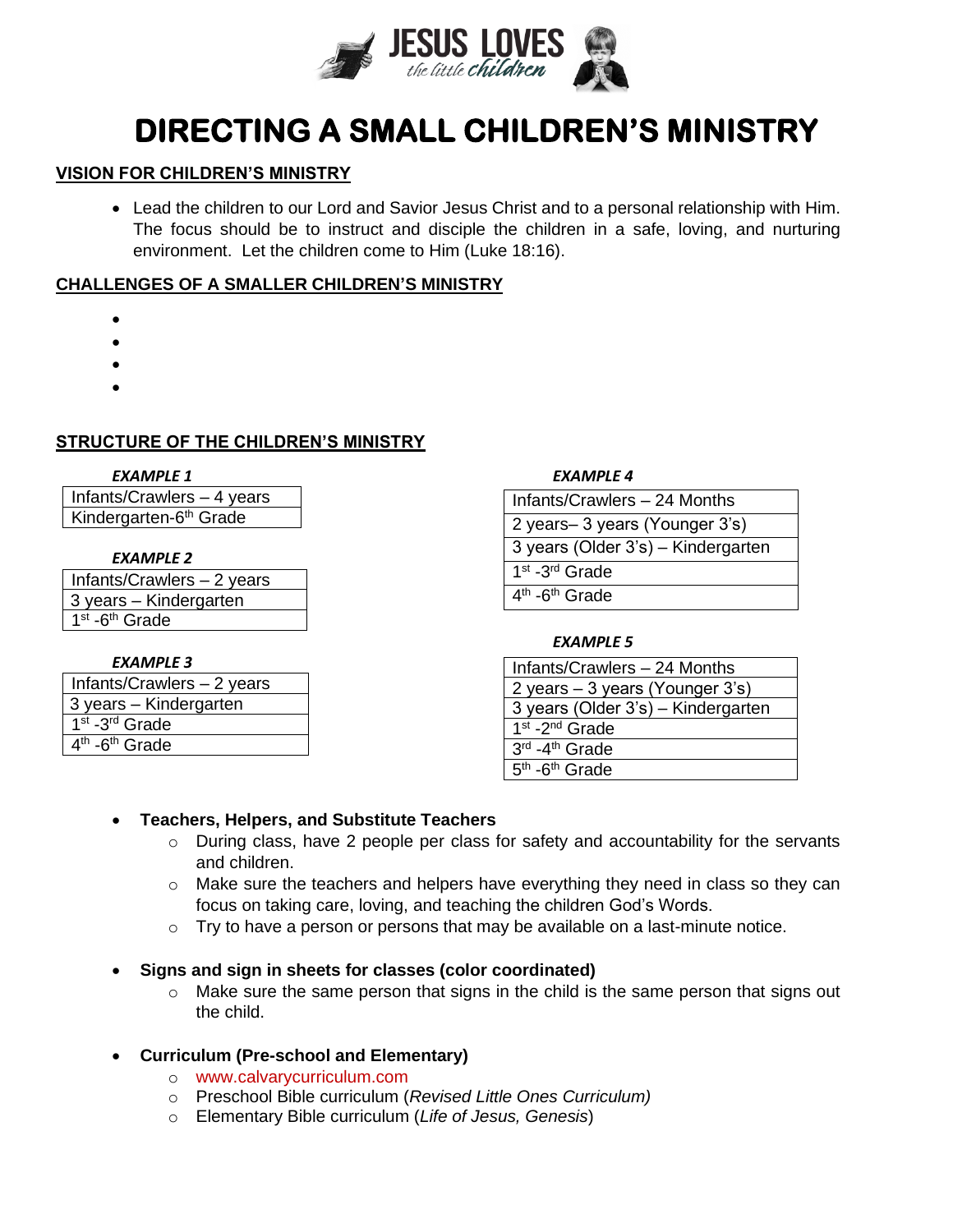

# • **Class supplies / materials**

- o Bibles
- o Crayons, pencils, markers, coloring pencils, dry erase markers
- o Snacks, water, water cups
- o Construction paper, popsicle sticks, glue sticks, tape
- o Safety gate, first aid kit
- o Playhouse, kitchen, building blocks, stuffed animals, dolls, cars, train
- o CD/MP3 player, Bluetooth speaker, projector, DVD player with tv
- **Worship**
	- o (3 years- Kindergarten) CD player
	- (1<sup>st</sup>-6<sup>th</sup> grades) Worship songs with lyrics (downloaded from YouTube)

## • **Snacks / food (be careful of food allergies)**

- o Try not to have snacks with peanuts or sugary snacks.
- o Goldfish, Annie's bunnies, crackers, or gummy snacks.

#### • **Information center for parents**

- o Parenting resources
- o Monthly newsletter

## **SECURITY AND SAFETY IN THE CHILDREN'S MINISTRY**

- **Children's Ministry Application** (must be stored in a locked area)
	- $\circ$  The Policy Manual for Volunteer Programs says... "Personal information collected by the agency/department from volunteer applicants is subject to both the Information Practices Act and the Public Records Act. The Information Practices Act of 1977 (California Civil Code, sections §1798 et seq.)" which says… "Records that contain personal information in identifiable form should not be kept on desk tops, cardboard boxes and other unlockable equipment where it is subject to perusal by persons who have no legitimate business with it."
	- $\circ$  Have an application that deals with Spiritual background and questions regarding their theology.
	- o Mail out (or email) THREE references per applicant (with a phone conversation).
	- o Background check [\(www.protectmyministry.com\)](http://www.protectmyministry.com/)
	- o Pray for discernment during the process.
- **Security**
	- o Have someone in charge of Security.
	- $\circ$  Make sure the servants have a way to communicate with the Church staff.
- **Bathroom**
	- o Check bathrooms before Service.
	- $\circ$  During service have the adult check the bathroom before allowing the child to enter. Do not send children in until it is clear.
	- o Preferable for female to escort younger children in case they need help.
	- o No male should change a diaper.